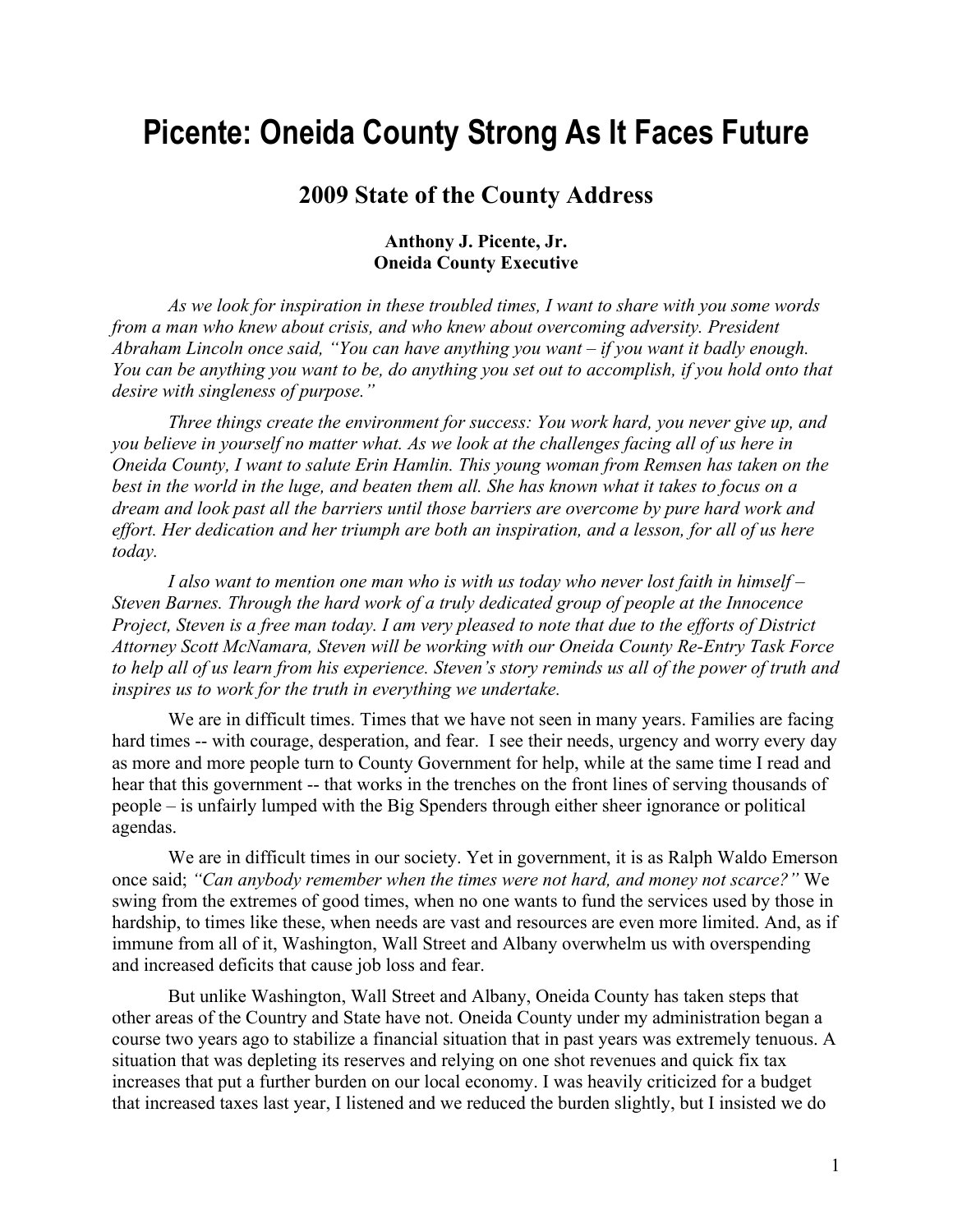so by not further tapping into our fund balance and that will prove to be significant as we close 2008 and continue in 2009.

 In a few weeks, when we officially close the books on 2008, we will have come in under budget for the second year in a row. That means we will take less from our reserves than planned, and have even more cash on hand to deal with potential concerns for 2009. This is the type of sound management that allowed Oneida County to achieve the first credit upgrade in 7 years.

 In contrast to counties that are talking about doom and gloom, I am looking at a fiscal future in which Oneida County can hold the line on property taxes in 2010 unless the upcoming state budget shifts even more costs onto the backs of county governments. Let me stress that point. At a time when we are seeing tax increases at layer upon layer of government, I believe our fiscal position is strong enough that we can hold down our tax increase in 2010 unless the state piles new costs upon us.

 Oneida County Government is able to stand strong amid adversity because that has been my top goal since the day I assumed responsibility for leading this county. I inherited a county that was fiscally shaky and have put us on a road to strength. That's why Oneida County's credit rating has gone up for the first time in more than seven years. That's why today we can contemplate holding down taxes. We manage our budget the same way families do: We don't spend it unless we have to.

 I believe actions speak louder than words and results matter more than hype. That's why I am very concerned at the partisan tone of the political debate, and that political opportunism for a headline or a sound bite is getting priority over bipartisan collaboration for the good of the people. I have no respect for the political strategy that instills fear in people by suggesting that they are being left behind because the insiders – whoever they may be – are getting it all. I speak not only for me, but for many elected officials and of dozens of department heads and managers throughout all levels of government when I say that we are not in our jobs because we have to be there; but because we want to be in public service.

 It is my responsibility to guide this government and our communities through the storm ahead, maintaining the resolve to build for the future while recognizing that overcoming the fiscal challenges to the present is a critical element in building a better tomorrow. We are making progress, and although there is work to be done, we are building a future on more than just hope – we are building on two years of solid results.

 As County Executive, I have positioned Oneida County Government to be a community problem-solver and a catalyst for changing the status quo.

- Last year, when internal discord struck the Oneida County Convention and Visitors Bureau, I stepped in to take strong action, to work with all parties involved, and reenergize this agency which is so very vital to the future of one of our main economic growth areas – tourism. The recent announcement of a new president is a sign of a new, energetic approach to promoting tourism for Oneida County. If we do not believe in ourselves who will?
- I led renewed efforts to develop an agreement with the city of Utica to end a deplorable situation in regards to properties seized for back taxes. Working with Mayor Roefaro, we are addressing an issue that went unresolved for 25 years. My administration has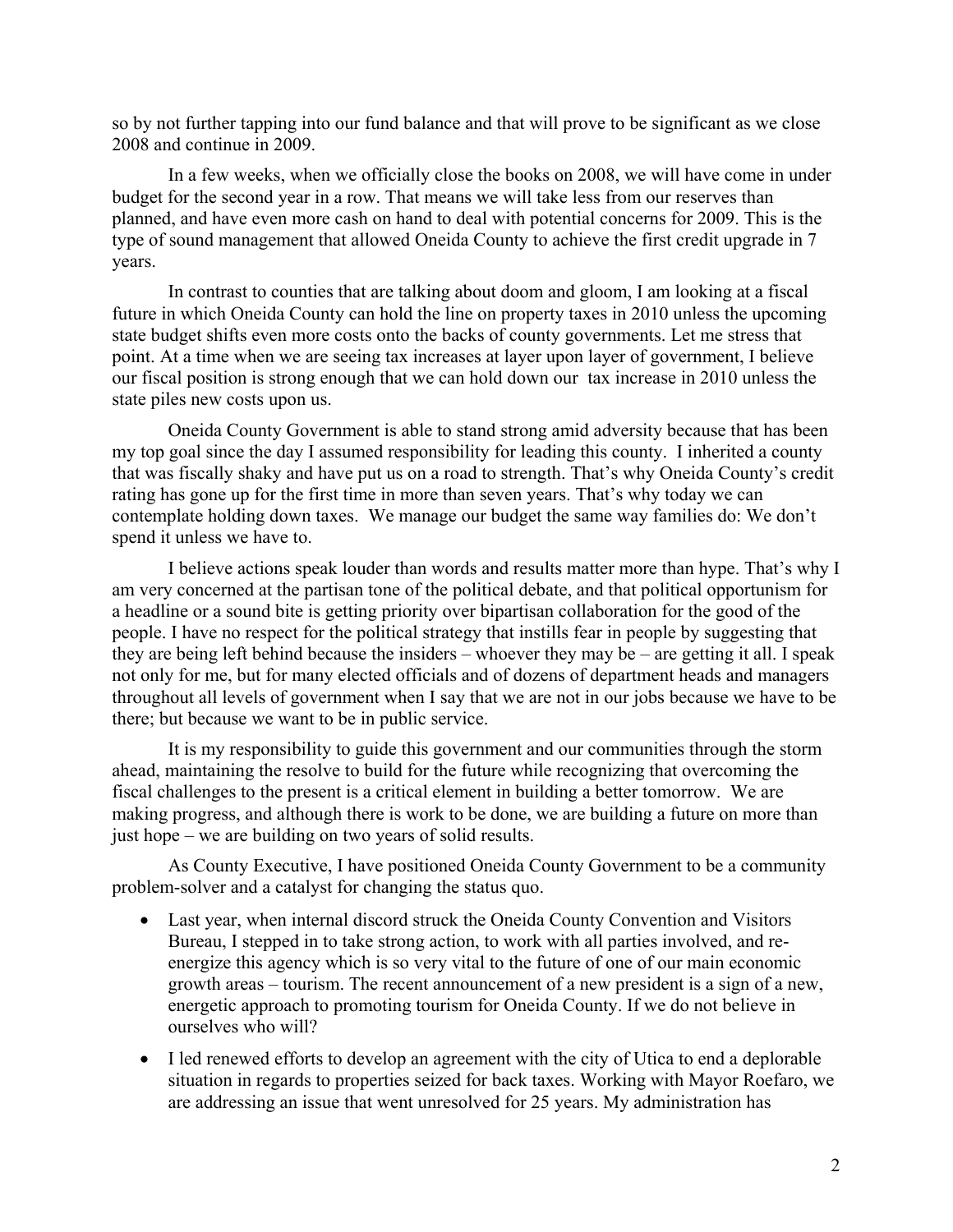launched an outstanding collaboration with the City to address the lead issue so that we are saving lives, renovating housing and restoring promise to both Utica's people and its neighborhoods

- I have insisted that we take the potential of Griffiss and make it a growth engine for the future. That's why we privatized the FBO after 40 years of trying, and through the wise use of non-county dollars, we are developing an outstanding facility whose potential is limitless. We are developing our airport with a vision focused on 2020, not 1960.
- I have led an aggressive campaign to fully develop the SUNYIT Marcy campus the by working to land an IBM chip packaging facility and working with state officials to secure funding for the Marcy Nano Site. Oneida County has maintained its position as a leader in the successful fight to stop NYRI from devastating our region and our prime economic development parcel with its ill-considered power line proposal.
- I brought together the leaders of Oneida County's three cities Rome, Sherrill and Utica – to discuss consolidation issues and develop new ways that we can work together to provide essential services while reducing the cost to the taxpayers.
- I am working to address the urgent need for trained health care professionals and am committed to the community visioning process that is being coordinated through the United Way. Quality health care is a foundation for a strong community. County Government is committed to working with our health care providers and partners to help meet the needs of today and tomorrow.

 All this is part of my vision and my purpose to make this county strong enough so that we control our destiny, and that even as we accept temporary setbacks, we never stop moving forward. We need to believe in ourselves again.

As stated before I am not for announcements with a lot of sound but no substance. Since the day I became County Executive, I have believed that giving people more and taking less has been our mission, and I am proud of the work that we do every day to achieve that goal. My philosophy is that we in County Government serve an essential role in our community, and that we need to be strong enough for this challenge, because most of the people we serve are people no one else can help.

 This is a time when nothing we have done in the past is fully enough to meet the challenges of the present. But before we look to the future, and we talk about where we as a community are going, I want to mention some highlights from around County Government that clearly illustrate the fact that far from the spotlight, we are touching lives and saving dollars. For every one thing I mentioned, I could add 20 more, because every day we touch the lives of thousands of people – whether through the potholes we fix on our county roads or the down-andout who come to us for a second chance at life. I have added a partial list of departmental highlights as an addendum to this message, and I encourage you to read it through.

 The Department of Social Services is a complex department that deals with a vast array of mandated programs and is the chief component of our region's efforts to help those in need.

In 2008:

• The Department's Employment Division helped more than 1,000 people get a job instead of a welfare check.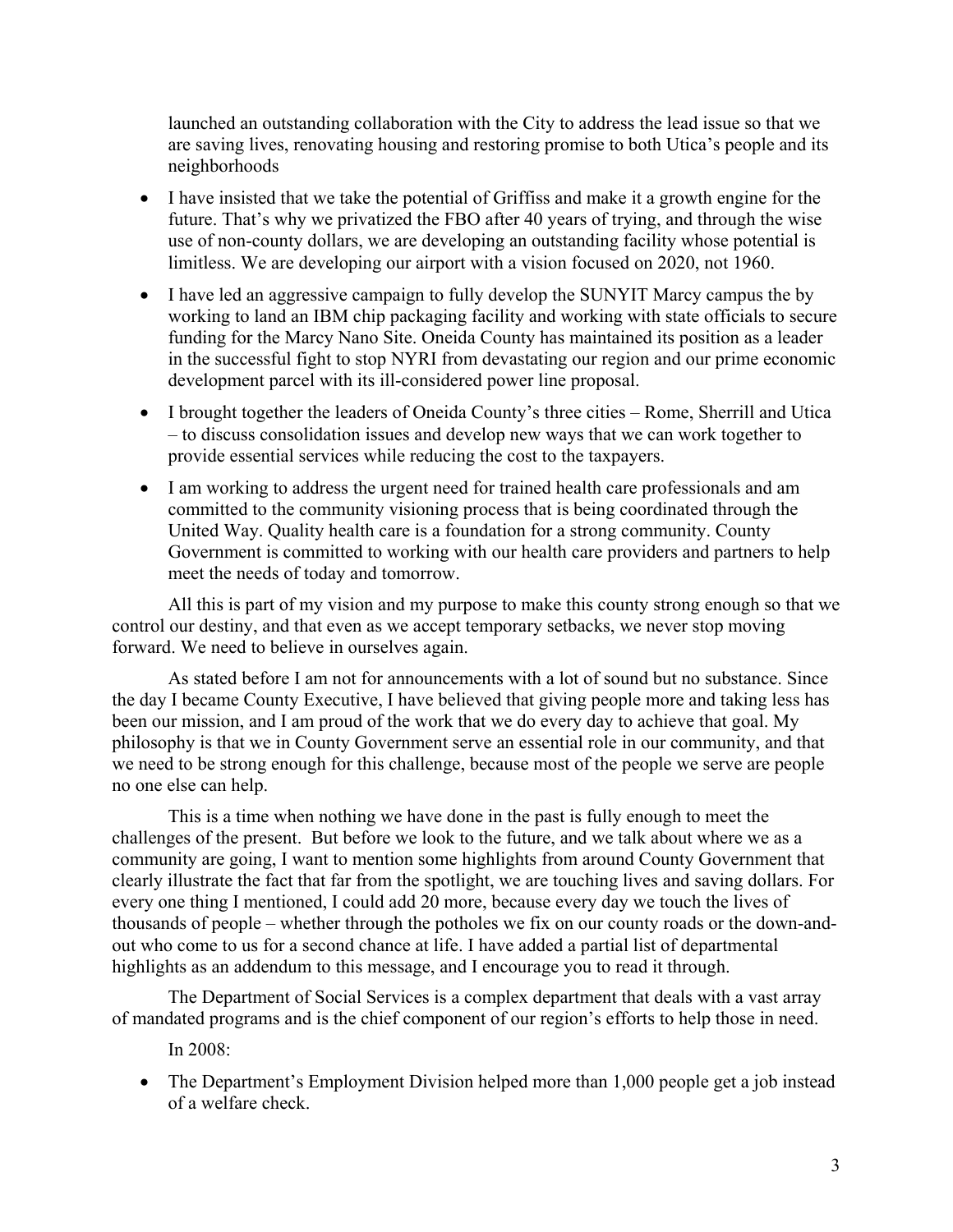- The Department was tough on child support deadbeats, and was recognized by the state for exceeding the state average in increasing the amount collected, which was a staggering \$18.4 million.
- Being aggressive has resulted in the  $9<sup>th</sup>$  straight year the DSS anti-fraud squad recovered more than \$1 million for the county.
- The Department secured grant funding to give Child Protective workers laptop computers at no cost to the county so they are in the field more, and in the office less. That's greater service at no cost to the county. That's a great job.

 Numbers tell the big picture, but not the whole story. Our work is measured in lives. Let me tell you the story of a 13-year-old girl. Back in 1999 Social Services came to her rescue after neglect by one parent. She went into foster care. Then she went to the care of her other birth parent. Caseworkers followed up. DSS had to remove her again due to neglect, and she went back into foster care. Year after year, our caseworkers worked with her foster home to help her deal with the mental and emotional scars of her childhood. Late last year, this girl was adopted into a loving family and has a bright future. County Government made a difference to a lost little girl who had no one else. It took a lot of patience, a lot of persistence and a lot of caring. That's what our caseworkers and hundreds more workers do every day – with care, compassion, dedication and determination never to give up on the people who trust us as their last hope.

 There is no price tag on the value of a human life that is reclaimed from homelessness, drug abuse, or a dead-end lifestyle. This past year, the Department of Mental Health launched a 10-year plan to address chronic homelessness. This initiative in partnership with Mayors Roefaro and Brown and chaired by MVCC President Randy VanWagoner, is intended to end chronic homelessness in our county. This population is very expensive to serve and cycle in and out of our county jail, hospital emergency rooms, local shelters, and addiction and mental health treatment programs funded by Medicaid dollars. This project to end the expensive and harmful cycle of the homeless reduces the number of repeat arrests and jail admissions by low-level offenders, enhancing public safety and saving local tax dollars. The Department is also taking a lead to coordinate services to veterans, helping to fulfill our commitment to those who served our nation.

 Throughout County Government, there is an urgency to serve people and also conserve resources. Our Office for the Aging and Continuing Care went through a laborious process of reconfiguring the Board of Directors of the Community Elder Wellness Council so that nonpublic funds could supplement existing program efforts. The Department invested that time because it is already providing on going case management and in-home community based services to approximately 3,000 people.

 I now want to discuss the Griffiss International Airfield because the debates over its operations are a microcosm of our area, its opportunities, and one of our greatest challenges – divisiveness in the face of opportunity. Let's back up a step. The closing of Griffiss handed Oneida County a tremendous asset, but one that needed huge investments. Six years ago, the Board of Legislators approved moving airport operations to Griffiss. Going back in time is not an option; it is either go forward or go nowhere.

 I'm proud to report that after only two years of full-time airport operations at Griffiss, we have already reduced the county cost of airport operations by \$700,000. We continue to move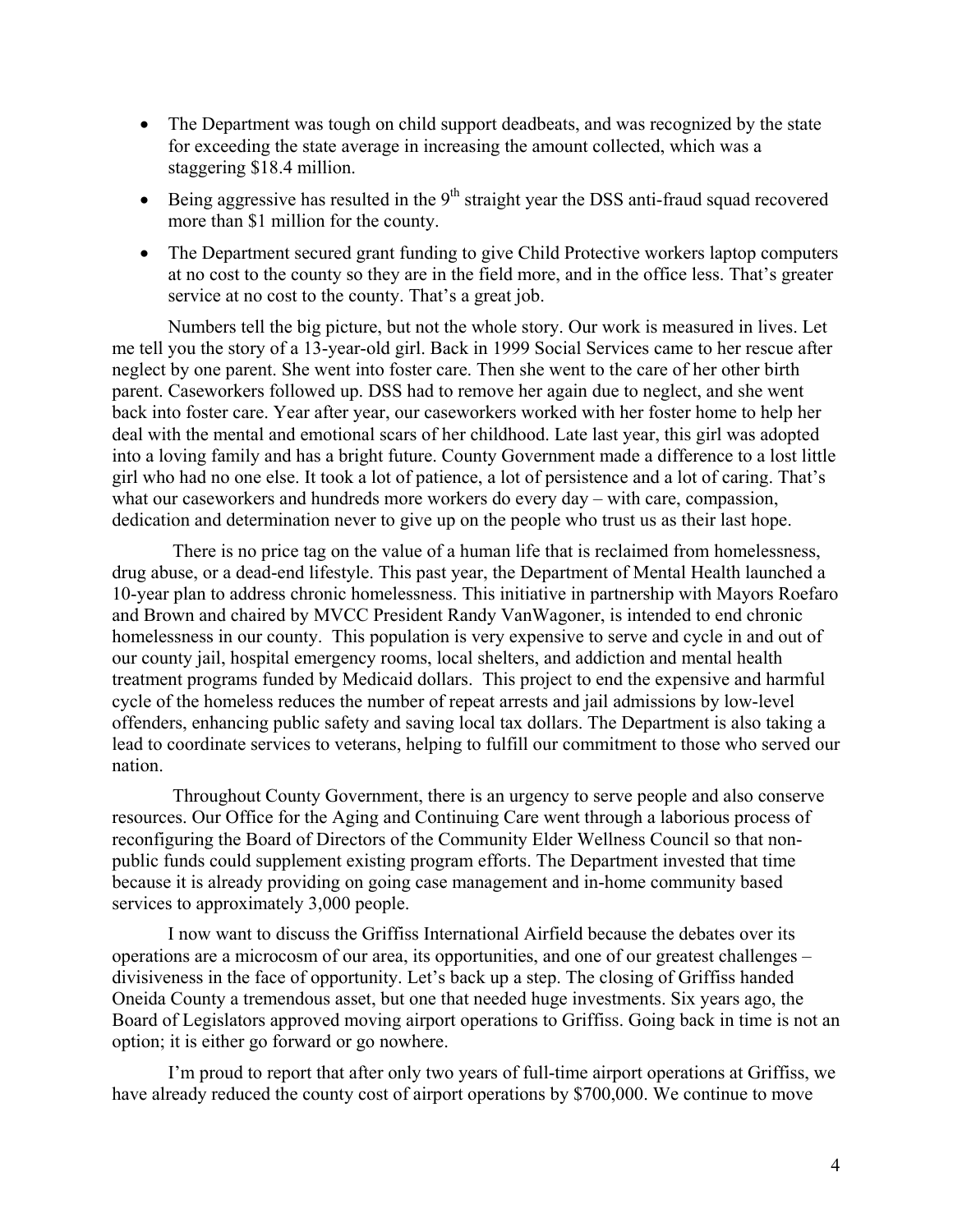towards a self-sufficient airport operation, but I believe it is important to remind everyone here that the airport is more than a profit center; it is one of our greatest economic development opportunities. A massive Airport Improvement Program (AIP), funded by the FAA, State of New York, and the County is changing Griffiss through the addition of several new hangars, conversion of a former hangar for commercial use, construction of a new FBO Building, installation of a modern Instrument Landing System and Approach Lights. All of this means new opportunities. Military Charter flights, flown by commercial airlines, will commence using the new FBO's services at the airport. Later this year, Empire Aero Center will complete the expansion of its maintenance, repair and overhaul services for commercial airline aircraft into Building 100. It's a work in progress, but when the dust settles, we will be ready for a new future.

 Upgrading our infrastructure is a primary step to invigorating our economy and our communities. The federal stimulus package offers us the opportunity to take vital projects off the drawing board and make them a reality. Some projects in the county have already made the list for funding. Thanks to some aggressive efforts by the County Department of Public Works, we have a project for renovations along County Route 840 that is now being fast-tracked for inclusion in the stimulus funding. There is a public meeting on the project at 7 tonight at the Whitestown Community Center. I believe this project is vitally important because it opens up new economic opportunities to create new jobs long after the construction is finished. The stimulus investments should alter the economic landscape. Our Route 840 project will do that – connecting the Business Parks of Whitestown and Griffiss Park with New Hartford and Utica. We were able to move this project forward because Congressman Michael Arcuri has been working closely with us to help identify funding opportunities in the vast stimulus package.

Although the federal government is looking for projects that are ready to go, I have been working since the day this was proposed to include some of the major projects facing our region, such as the sewer repair project, to ensure that this money helps us as we engage in this major effort to protect our environment and set the stage for new growth. The sewer project is important to note because it is so vast and complex that for years, action was delayed. Likewise, when I started an effort to consolidate emergency services communications, we found some very daunting technical issues that need time and money to overcome – issues that had not been fully discussed because the hard work of getting to the root of the issues was never undertaken.

 One very positive, direct impact of the once-in-history stimulus package is that – through the efforts of our federal representatives – counties are receiving a direct share of aid to offset Medicaid costs. It is estimated Oneida County will receive about \$16 million. That's lower than other estimates that failed to take into account the fact that counties no longer pay part of the costs for Family Health Plus. That funding will be set aside to offset Medicaid costs, and allow us to provide relief to our property taxpayers. I am cautious, because at a time when New York faces serious fiscal concerns, Albany has a track record of solving state budget problems by creating county budget nightmares. But let me repeat what I said earlier: If the state budget does not offset this one-time infusion of money, our property taxpayers will be the ones who benefit.

 My efforts to redevelop our economy and help all our communities include aggressive efforts to fight the New York Regional Interconnect Project and maximize the potential of the Marcy Nano-Center site.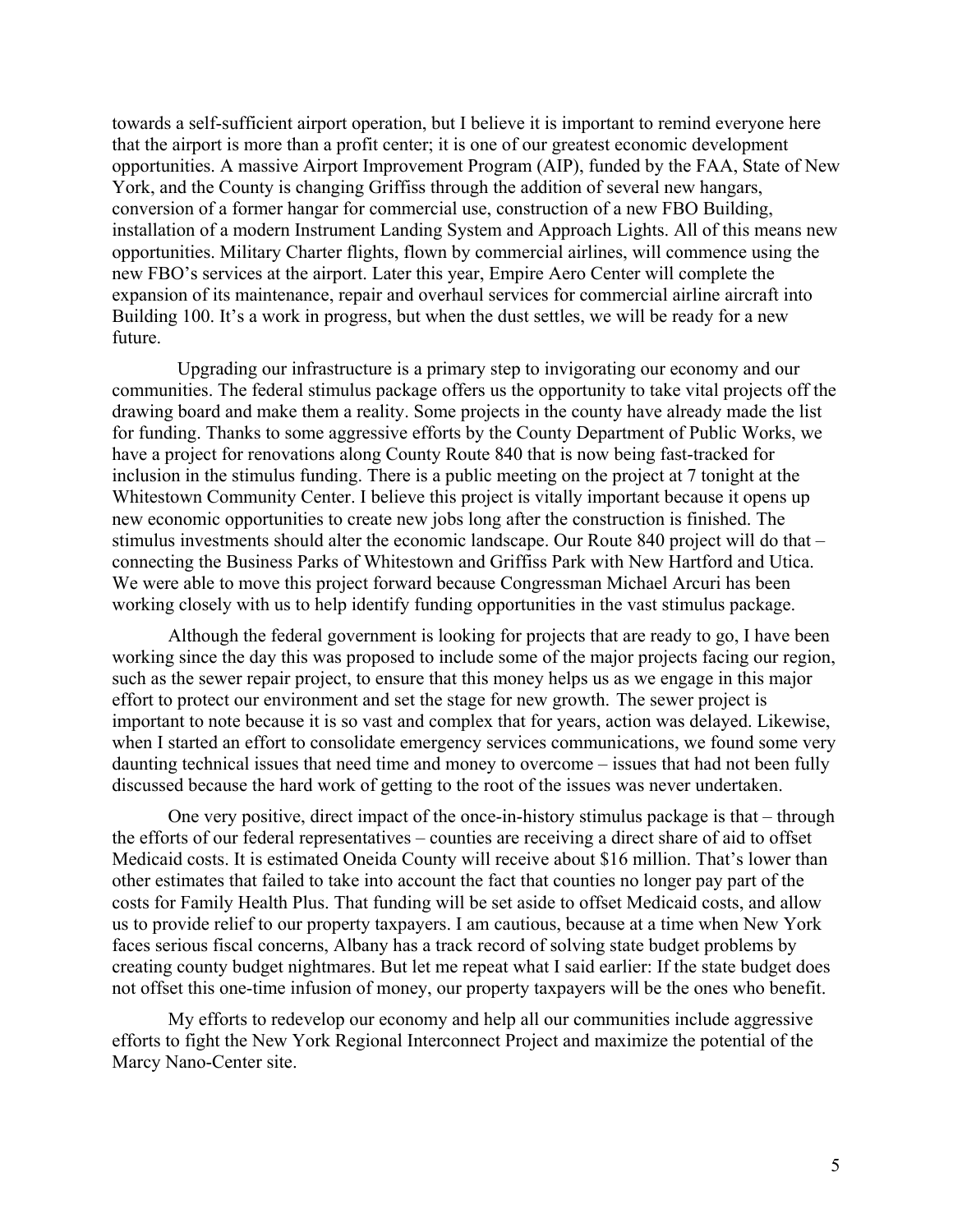Let me update you on the success of our efforts against NYRI, because that project alone posed one of the most devastating threats ever to face our region.

 Oneida County played an active role in 2006 when it helped form Communities Against Regional Interconnect (CARI). CARI consists of seven counties and five citizen groups that have joined together to oppose the 190 mile NYRI High Voltage DC Transmission Line. CARI has raised more than \$2 million and has developed a comprehensive strategy that has vigorously opposed this ill-conceived and unnecessary project at the NYS Public Service Commission.

We recently won a major victory in federal court when a judge rejected the implementing authority of a 2005 federal law that would have allowed projects like NYRI to end run the state and get federal approval even if New York says no. This was a much needed victory for the counties and local communities that have had to live with this threat that could allow the federal government to intervene and replace the state's decision making authority with respect to NYRI's proposal. I'd like to say this settled the matter, but Senate Majority Leader Harry Reid, who hails from Nevada, has indicated that he will submit new legislation that would vest exclusive jurisdiction to FERC to override the state's authority. It is important that this not happen and I ask each of you to reach out to Senators Schumer and Gillibrand to let them know that you oppose this legislation.

 I firmly believe that NYRI's fate now comes down to the Public Service Commission. Overwhelming testimony has been submitted not only by CARI, but also a wide range of state agencies, regulated utilities, and other public interest groups who have refuted nearly every claim made by NYRI and underscored the numerous deficiencies of their proposal: including significant environmental, economic and visual impacts that this line would have along this particular route. Experts agree that this line is unnecessary and there are cheaper and better alternatives that would serve the State's long term energy needs.

 While the process is still underway, NYRI has failed to demonstrate not only the need for its transmission line but that its proposal has the fewest impacts of any alternative option that may be available. It may be premature to claim that NYRI is totally dead, but more than two years of intense, regional partnerships now have us close to a victory. The PSC needs to decide this application by August  $8<sup>th</sup>$  of this year in order to maintain sole jurisdiction of this application and avoid FERC intervention. It is essential that the PSC follow through on the staff recommendation and vote to deny this application!

Just as partnerships have helped Oneida County stymie the attempt by NYRI to destroy Oneida County communities, partnerships are also working to help me in one of my top economic development priorities: the development of Marcy NanoCenter at SUNYIT. Working with Mohawk Valley EDGE, we are in a position to begin construction of infrastructure and site improvements while we continue to market this site globally to the semiconductor and nanoelectronics industry.

 I want to underscore the word "we" because it takes teamwork and regional collaboration to undertake transformational economic development initiatives like the Marcy NanoCenter project. Senator Griffo, Assemblywoman Destito, Congressman Arcuri, the leadership of the town of Marcy, National Grid, Mohawk Valley EDGE and SUNYIT have all played key roles in the complex effort to develop a project that has the potential to transform our region.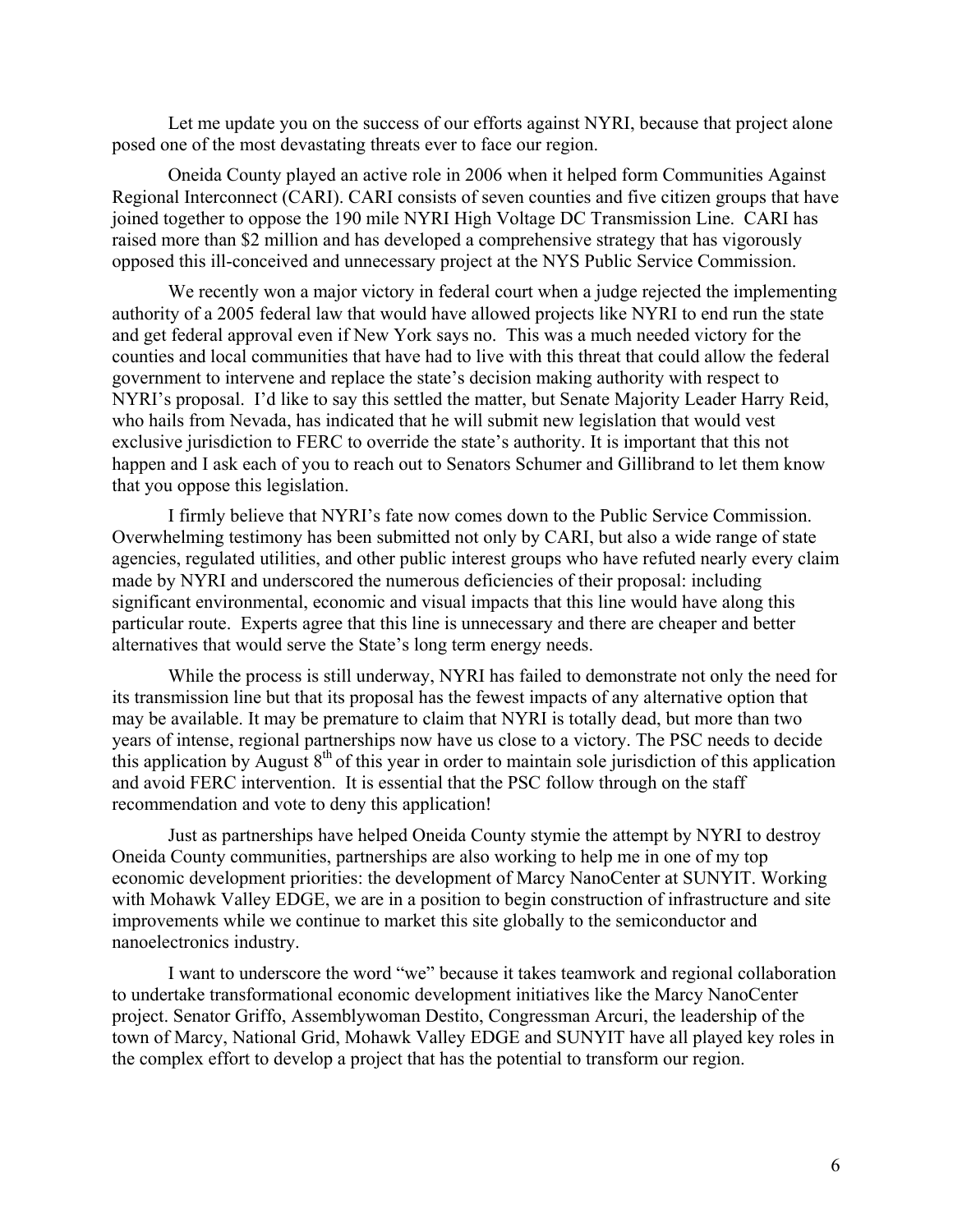Long before I became County Executive, in fact as long as I can remember, and certainly before our generation of leaders, our County has been grappling with the vexing issue of how to handle our relationship with our neighbors the Oneida Indian Nation.

 Our County has tried almost every approach to resolve our conflicts with the nation. Some have held real promise. Other strategies were more defensive in nature, designed primarily to protect the County from legal exposure. And, I think we can all agree that other efforts had good intentions but the results we hoped for did not follow.

 One thing, however, is clear and undisputable. Neither we nor the Oneida Nation are better off today as a result of either sides past approaches. Oneida County still is not collecting a penny in revenues from the Oneida Nation, nor have the attempts to enforce County law against the Nation gained any traction at all.

 For years we have listened to lawyers tell us that we will win the next lawsuit. That was many lawsuits ago. And if we did win, where did we end up? Back in court yet again, where we remain today.

From the time I took office I thought, "there has to be a better way than this".

 There has to be a better way than continuing to fight with the largest employer in the region. There has to be a better way than to fight with the Native Americans after whom our County is named. There has to be a better way than to continue the negativity that has divided our County for too long and held us back from recognizing the much fuller potential we can achieve if we work together with the Oneida Nation.

There has to be a better way.

 That is why when I took office, I promised to pursue a two-track approach for dealing with the Nation. One track would continue in litigation to protect the County's interests, in case we could not find a better way. The other would be to sit with the Oneidas leadership and have a plain peaceful conversation on whether we could work together to find a better way. And you know what? They were willing to do the same. They are not as they have been portrayed. We have learned a great deal about each other. We both want this County to succeed.

 So now it comes to this. We will be proceeding with the State of New York on a path that will hopefully bring forth a proposal within the next month. This will involve compromise from all sides. This will not be the perfect deal that some will look for. For those of you who want the Oneidas to pay full taxes and require full enforcement of County law; that is not reality. For those of you who want no agreement with the Oneidas, and instead wish to keep fighting, there is nothing I can say to convince you to find a better way. I at least hope you will be respectful of those of us who wish to put these differences behind us.

 This County, this region, must decide if we truly want to move forward. If we want, in these difficult economic times to remain status quo, or if we reject the notion that it can't be done or simply has to be done to satisfy but a few, or do we move ahead.

Let's face it, the easy way out, the less risky political move would be for me to simply rattle the saber, talk tough against the Indians and keep fighting. We could let the courts rule against the county and then blame the courts. We could spend millions more in legal fees without being criticized. I could fall in line with the many public officials who have been elected and reelected time and again by simply urging more fighting with the Indians.